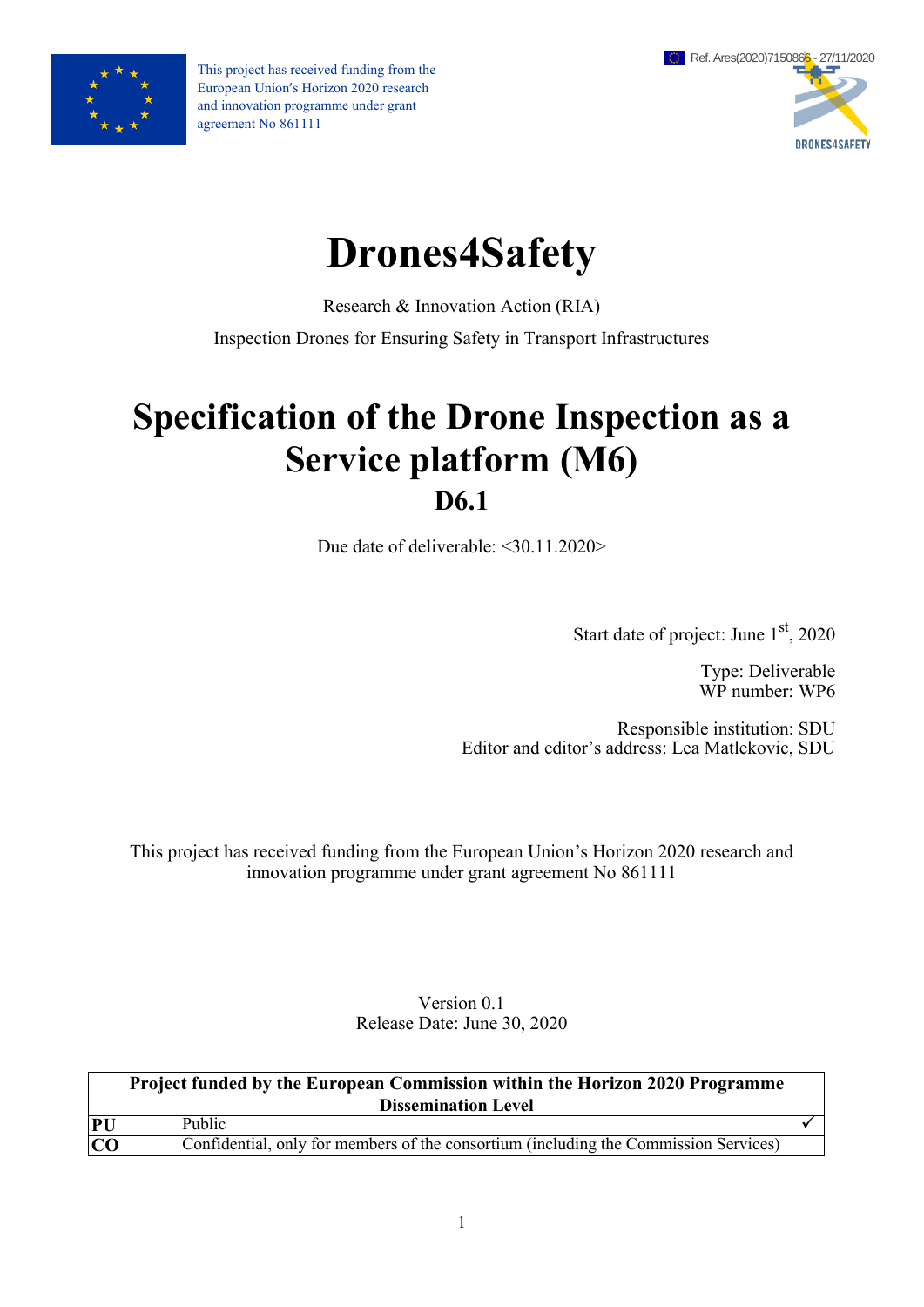## **Change Log**

| Rev.           | <b>Date</b> | Who              | <b>Site</b> | Change                                  |
|----------------|-------------|------------------|-------------|-----------------------------------------|
|                | 20/10/2020  | Lea Matlekovic   | SDU         | Created initial version                 |
| $\overline{2}$ | 25/10/202   | Lea Matlekovic   | SDU         | Added sections                          |
| 3              | 30/10/2020  | Golizheh Mehrooz | <b>SDU</b>  | Update acronym                          |
| $\overline{4}$ | 2/11/2020   | Lea Matlekovic   | <b>SDU</b>  | Added images                            |
| 5              | 2/11/2020   | Golizheh Mehrooz | SDU         | Add 3D constructure                     |
| 6              | 2/11/2020   | Naeem Ayoub      | <b>SDU</b>  | Faults detection system                 |
| 7              | 9/11/2020   | Lea Matlekovic   | <b>SDU</b>  | Corrections based on partners' feedback |
| 8              | 11/11/2020  | Sam Münchow      | <b>ARIC</b> | Positioning service                     |
| 9              | 22/11/2020  | Lea Matlekovic   | SDU         | Acronym update, contents table update   |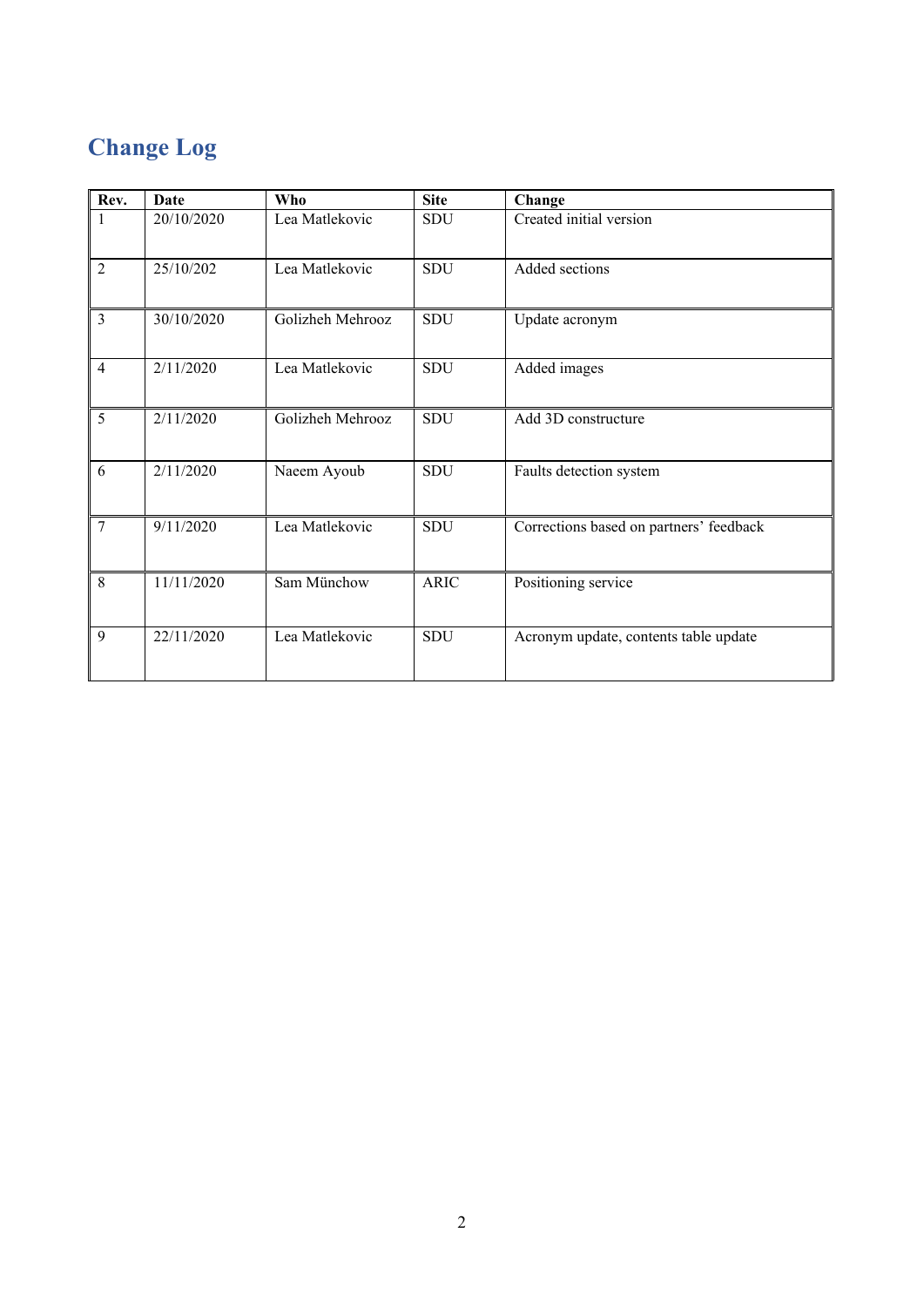## <span id="page-2-0"></span>**Executive Summary**

The following deliverable is focused on design and specification of Drone inspection as a Service platform and is part of the WP6 – Mission control and navigation. It describes the software architecture and services for mission control and navigation.

The document is structured in 4 sections. First section describes the D4S project and how the platform development contributes to the project's main scope. It describes an overall design of the platform. Following sections describe various parts of the platform in details. Second section describes a part of the platform deployed on the cloud server. Cloud software architecture is divided on backend and frontend and described in subsections. Third chapter describes architecture of the software deployed on the drones. Fourth, last chapter describes the network communication architecture. Specification of drone swarm software and communication will be further developed and tested in WP4 and WP5.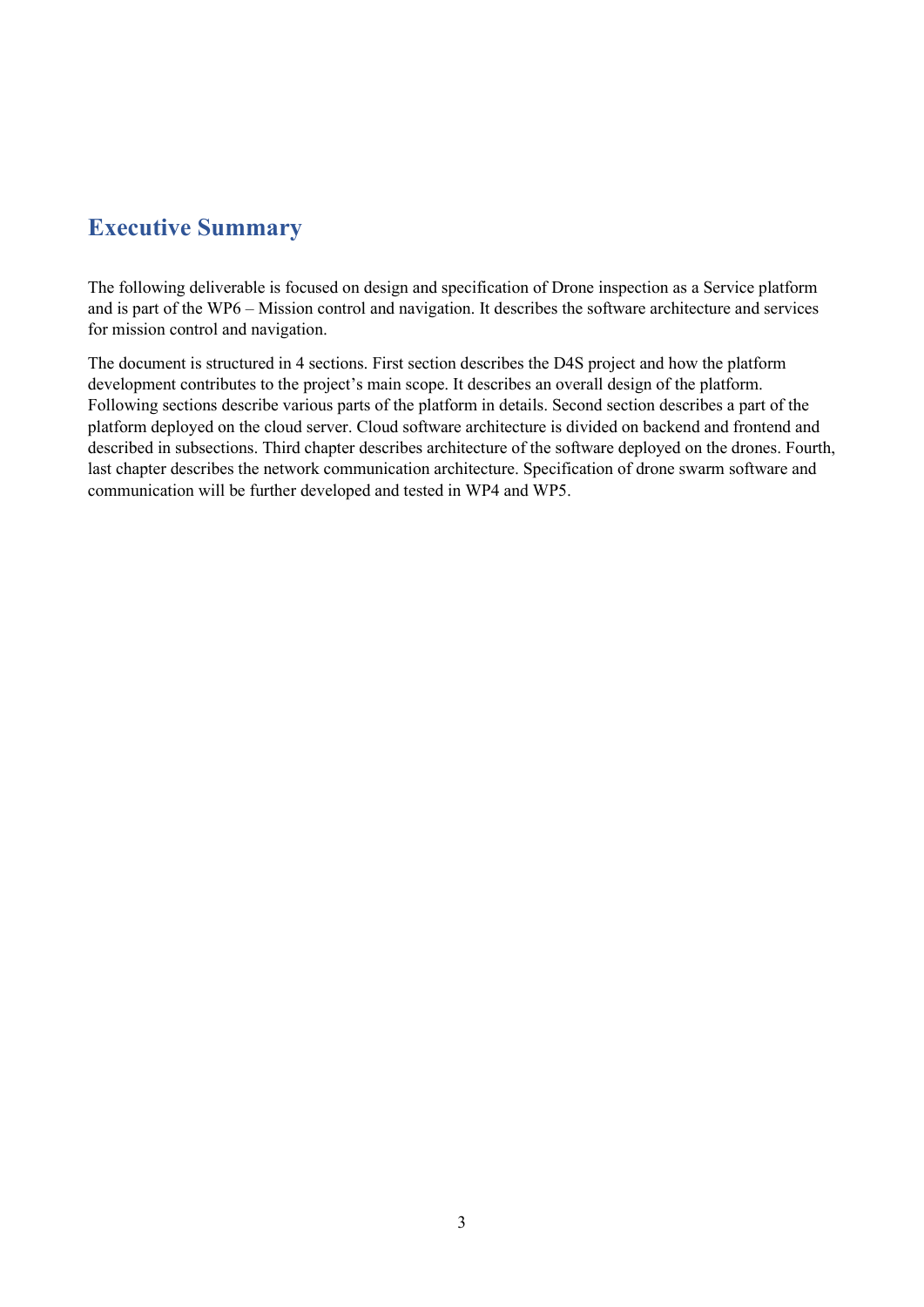## **Contents**

| $\mathbf{1}$   |       |  |  |  |  |  |
|----------------|-------|--|--|--|--|--|
|                | 1.1   |  |  |  |  |  |
| 2              |       |  |  |  |  |  |
|                |       |  |  |  |  |  |
|                | 2.1.1 |  |  |  |  |  |
|                | 2.1.2 |  |  |  |  |  |
|                | 2.1.3 |  |  |  |  |  |
|                | 2.1.4 |  |  |  |  |  |
|                | 2.1.5 |  |  |  |  |  |
|                | 2.1.6 |  |  |  |  |  |
|                | 2.1.7 |  |  |  |  |  |
|                | 2.1.8 |  |  |  |  |  |
|                | 2.2   |  |  |  |  |  |
| 3              |       |  |  |  |  |  |
|                | 3.1   |  |  |  |  |  |
|                |       |  |  |  |  |  |
|                |       |  |  |  |  |  |
|                | 3.2   |  |  |  |  |  |
| $\overline{4}$ |       |  |  |  |  |  |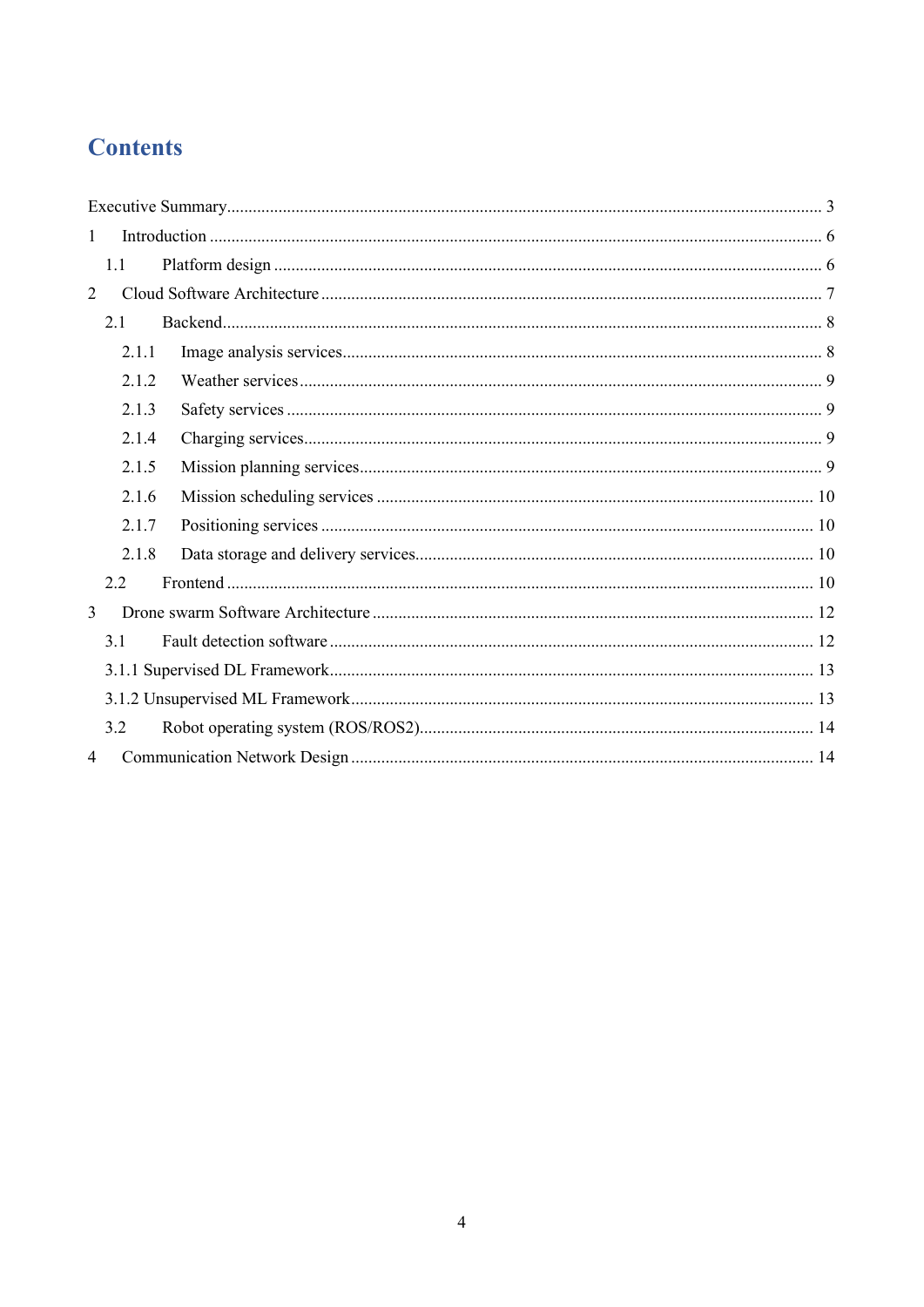## **References**

- "Developers bring their ideas to life with Docker", <https://www.docker.com/why-docker>
- "What is Kubernetes?",<https://kubernetes.io/docs/concepts/overview/what-is-kubernetes/>
- "Jenkins User Documentation",<https://www.jenkins.io/doc/>
- "GitLab CI/CD",<https://docs.gitlab.com/ee/ci/>
- "PostgreSQL: The World's Most Advanced Open Source Relational Database",<https://www.postgresql.org/>
- "About PostGIS",<https://postgis.net/>
- "Map Features", [https://wiki.openstreetmap.org/wiki/Map\\_Features](https://wiki.openstreetmap.org/wiki/Map_Features)
- "QGroundControl",<http://qgroundcontrol.com/>
- "Open source autopilot designed for scale",<https://px4.io/>
- "MAVROS -- MAVLink extendable communication node",<http://wiki.ros.org/mavros>
- "About ROS" <https://www.ros.org/about-ros/>

## **Acronyms**

| <b>Acronym</b>            | <b>Description</b>                        |
|---------------------------|-------------------------------------------|
| <b>ROS</b>                | Robot Operating System                    |
| <b>IDE</b>                | <b>Integrated Development Environment</b> |
| CI                        | Continuous Integration                    |
| CD                        | Continuous Delivery                       |
| D <sub>4</sub> S          | Drones for Safety                         |
| <b>D</b> Iaa <sub>S</sub> | Drone Inspection as a Service             |
| <b>CPU</b>                | <b>Central Processing Unit</b>            |
| <b>GPU</b>                | Graphics Processing Unit                  |
| <b>SfM</b>                | <b>Structure from Motion</b>              |
| <b>GPS</b>                | Global Positioning System                 |
| <b>HTTP</b>               | <b>Hypertext Transfer Protocol</b>        |
| <b>RTPS</b>               | Real-Time Publish Subscribe               |
| <b>VPN</b>                | Virtual Private Network                   |
| IP                        | <b>Internet Protocol</b>                  |
| DL                        | Deep Learning                             |
| ML                        | Machine Learning                          |
| <b>SBD</b>                | Single Board Device                       |
| <b>AAN</b>                | Autoencoder Adversarial Network           |
| <b>CUDA</b>               | Compute Unified Device Architecture       |
| <b>DDS</b>                | Data Distribution Service                 |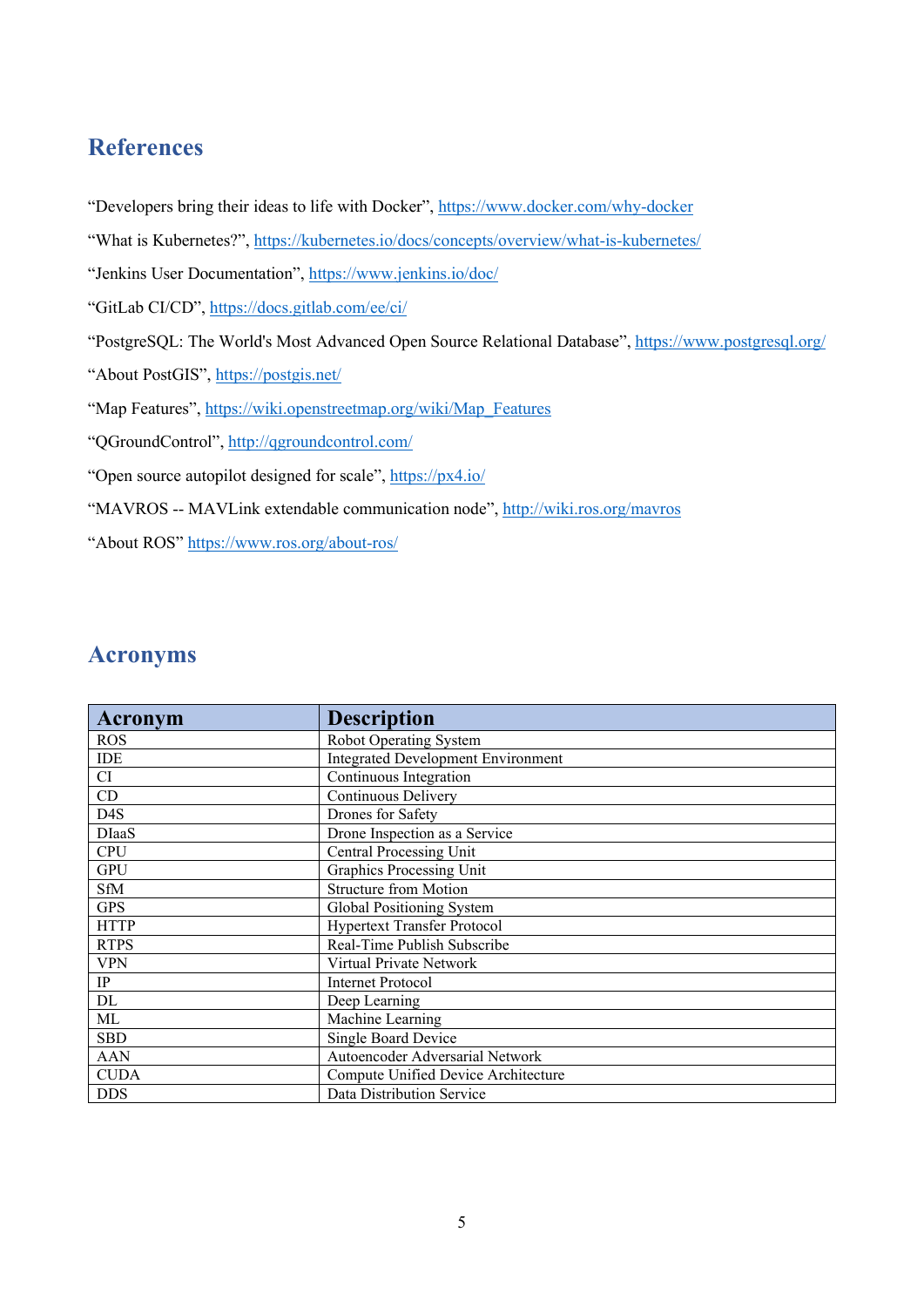## <span id="page-5-0"></span>**1 Introduction**

The main scope of the Drones4Safety (D4S) project is to develop a system of autonomous, self-charging, and collaborative drones that, inspecting an extensive portion of transportation infrastructures in a continuous operation, can increase the safety of the European civil transport network. The project outcomes, in forms of software services and hardware drone system, will offer to railway and bridge operators the chance to inspect their transportation infrastructure accurately, frequently, and autonomously.

The main purpose of this document is to provide a description and specification of software services needed for autonomous inspection. All the software enabling the infrastructure inspection will be developed as a Drone Inspection as a Service platform. The platform includes cloud services for mission control, monitoring, and navigation. It also includes web interface, drone operation system and communication between the platform, web interface and drones.

The platform architecture is designed to support modifications and additions, so that old features can be easily modified, and new features can be easily added. Modularity is particularly important since we can expect to extend the platform with different infrastructure inspection capabilities in the future.

## <span id="page-5-1"></span>**1.1 Platform design**

Drone Inspection as a Service (DIaaS) is a cloud-based platform for mission control and autonomous navigation of drone systems that allows users to plan inspection missions with a given drone system, execute inspection missions by deploying a drone system, monitor the state and location of a drone system, control a drone system remotely and safely, and deliver inspection images, sensory data, and on-board analysis results to analysis systems (D4S DES REQ 0620, D4S DES REQ 0630). Figure 1 shows the graphical representation of Drone Inspection as a Service platform.

The platform is designed in three layers consisting of cloud services, the drone swarm, and a network facilitating communication between the former two (D4S\_DES\_REO\_0650). The cloud services are based on a microservices approach (D4S DES REQ 0660). The drone operating system interacts with the cloud services based on a modular distributed message-passing approach. The network handles routing, Quality-of-Service etc.

The design further is divided into a frontend and a backend. The frontend is web-based, relies on the cloud services, and allows the user (i.e., the remote operator) to interact with the drone swarm, to visualize its status, and to schedule missions. The backend relies also on the cloud and is accessed by both the frontend and by the drone swarm, in the latter case mediated through the network.

For the cloud, services are containerized in a Kubernetes cluster and will include fault detection, inspection mission control, swarm fleet management, and data analysis. Microservices approach gives modularity to the architecture, so additional services can always be easily integrated. Integration to the platform in automatized and the future focus can be at additional features development.

The drone modules interacting with the cloud through the network are developed as nodes in the ROS/ROS2 used as the drone operating system.

Described platform design assures long-endurance, continuous and autonomous inspection campaigns of the target infrastructure without direct human intervention (D4S\_FUN\_REQ\_0070).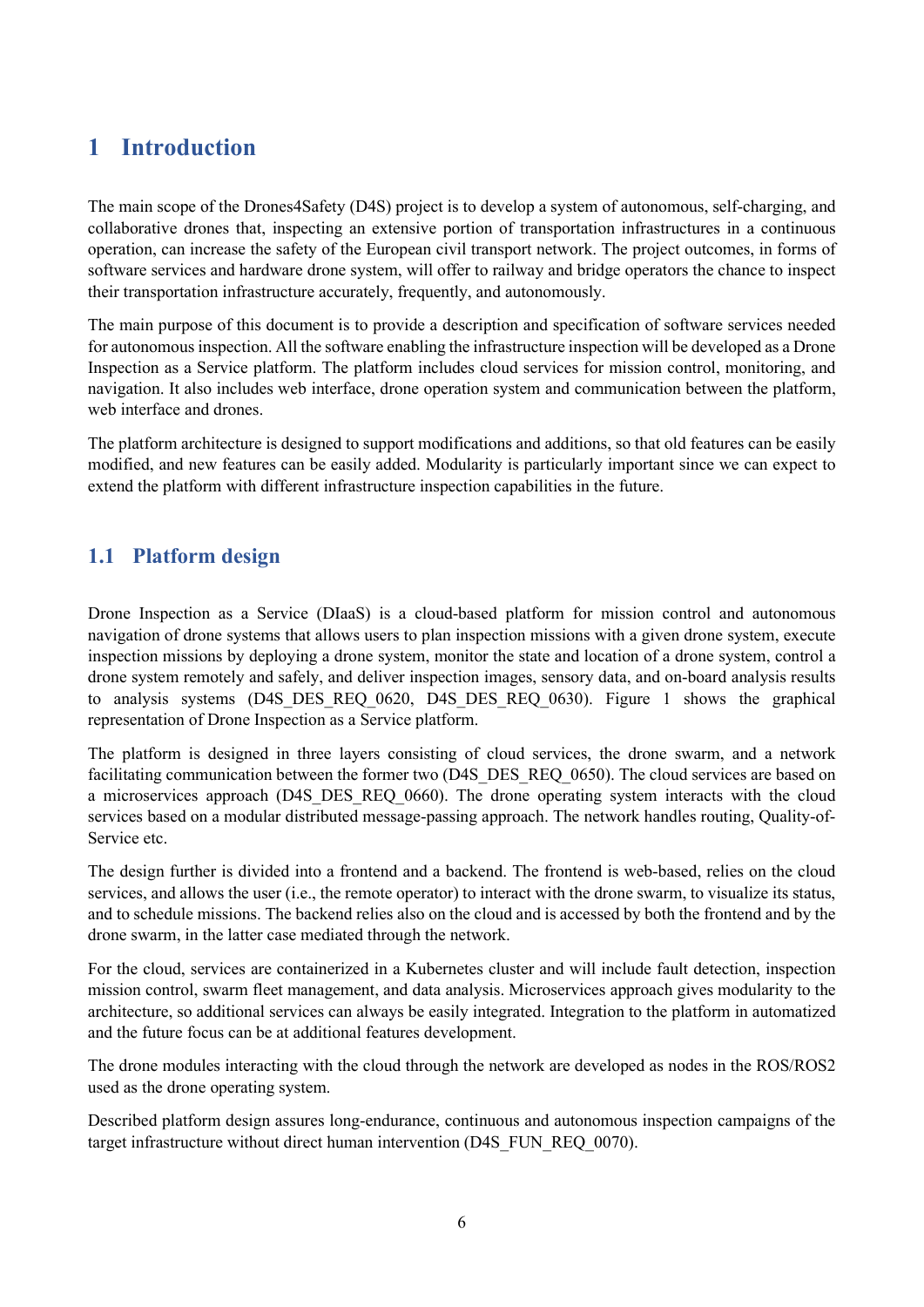

*Figure 1 Drone Inspection as a Service platform*

## <span id="page-6-0"></span>**2 Cloud Software Architecture**

Cloud computing is a paradigm shift in the way computing resources are used and applications are delivered. These resources include services, storage, and the network infrastructure along with software applications. Cloud computing refers to providing these resources over the internet to the public or an organization. The cloud is one of our servers and all the services will be deployed there. Some other cloud solutions will be revised in the future as the traffic on the platform increases. GitLab is installed on our premises and will be used for development of the Drone Inspection as a Service platform. GitLab is a complete DevOps platform and provides toolchain for software development and operations. After the software is integrated to the GitLab it will be automatically deployed to the cloud. Jenkins tool will be investigated for continuous deployment. Benefit of the platform deployment in the cloud is that it can be reached from anywhere by users and developers. Developers contribute through the integrated IDE, locally installed on their computers. The IDE choice is left to the developers.

The system architecture is based on microservices. Microservices structures an application as a collection of loosely coupled services. Decomposing an application into smaller services improves modularity and makes the application easier to develop and test in parallel and independently by multiple teams. Microservices architectural style assures continuous integration and deployment. Continuous integration and deployment will be enabled for contributions to the platform. To be able to do that, continuous integration and deployment tools are investigated and carefully chosen. CI and CD are set of operating principles, and collection of practices that enable application development teams to deliver code changes more frequently and reliably. The implementation is known as the CI/CD pipeline. Since these procedures automatize deployment steps, developers can focus on meeting the project requirements, code quality and security. Continuous integration drives developers to implement minor changes and check in code to GitLab frequently. It is expected that, by implementing the continuous integration, the platform development will speed up since all the developers will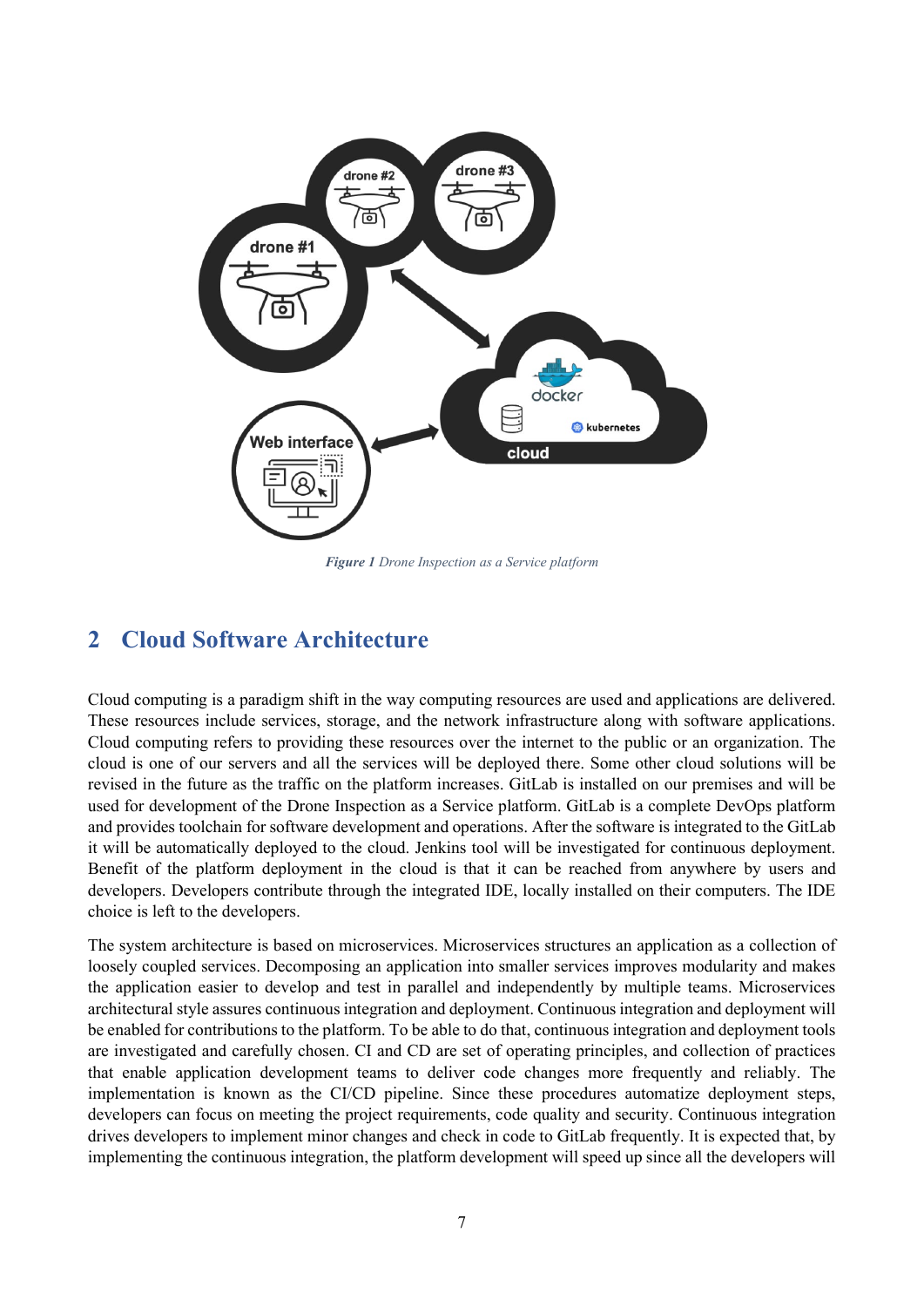be able to see and work with the updated code. It leads to the better collaboration between the developers and better software quality. Continuous delivery automates the applications delivery to the selected infrastructure environment, in this case to the server. Since the platform is deployed only to one server in the beginning, foundations for continuous delivery are set up to assure easier platform expansion in the future.

Services will be integrated to the cloud in containers. Services are containerized using Docker tool and deployed using Kubernetes container management tool. Containers offer a logical packaging mechanism in which applications or services can be abstracted from the environment in which they run. It provides a consistent environment, including software dependencies, specific programming language runtimes, libraries, etc., no matter where the container is deployed. Containers virtualize CPU, GPU, memory, storage network resources. It provides isolated environments for running services and enables assignment of resources, e.g. CPU, GPU, with considering system and service requirements, e.g. reliability, real-time. Docker is popular, open-source container format that is supported on many cloud platforms and by Kubernetes system. Kubernetes groups containers that make up an application into logical units for easy management and discovery.

Each service in the system provide one functionality and act like an independent application. All the services communicate with each other. The main advantage of the microservices architecture is its scalability. Drone Inspection as a Service platform will be available in the future to infrastructure inspectors around the world. To ensure its architecture will be able to grow without re-writing the code, it is important to set a foundation in the beginning. When the load on the platform gets heavier, the platform will be prepared to handle it. In case of the increased traffic, the Kubernetes is responsible to make replicas of the service and distribute the traffic to all of them.

All the data will be stored in the database on the cloud. The services will interact with the database and will store and retrieve flight plans, tracking information, and inspection images when needed.

### <span id="page-7-0"></span>**2.1 Backend**

Every backend capability will be stored in the cloud in the previously mentioned architectural style. Figure 2 shows the graphical representation of the cloud and its architecture. Services are divided by their functionalities. Image processing services are responsible for highly computational image processing and machine learning. Safety services are responsible for exceptional situations when the flight is not possible, and the drone must land safely. Charging services are responsible for receiving information of the drones' battery level and to plan and command the drones when and where to charge. Mission planning and scheduling services are responsible to receive operator's input on mission goals, plan the mission suitable for current weather conditions and time schedule the mission considering the charging circumstances. Weather services are responsible to give the weather information around the flying area, communicate with the drone sensors to provide the right weather conditions to mission planning and scheduling services. Also, data storage and delivery services will take care of database management. Positioning services calculate drones' position in real-time based on the flight plan and support the GNSS position when the communication with the drone cannot be established. Communication between services is orchestrated in Kubernetes.

#### <span id="page-7-1"></span>2.1.1 Image analysis services

Image analysis services will include infrastructure recognition software. Machine learning algorithms will be developed and trained to classify infrastructure from images (D4S\_FUN\_REQ\_0230). All images received from the drone will automatically be categorized by type: bridge component or railway component.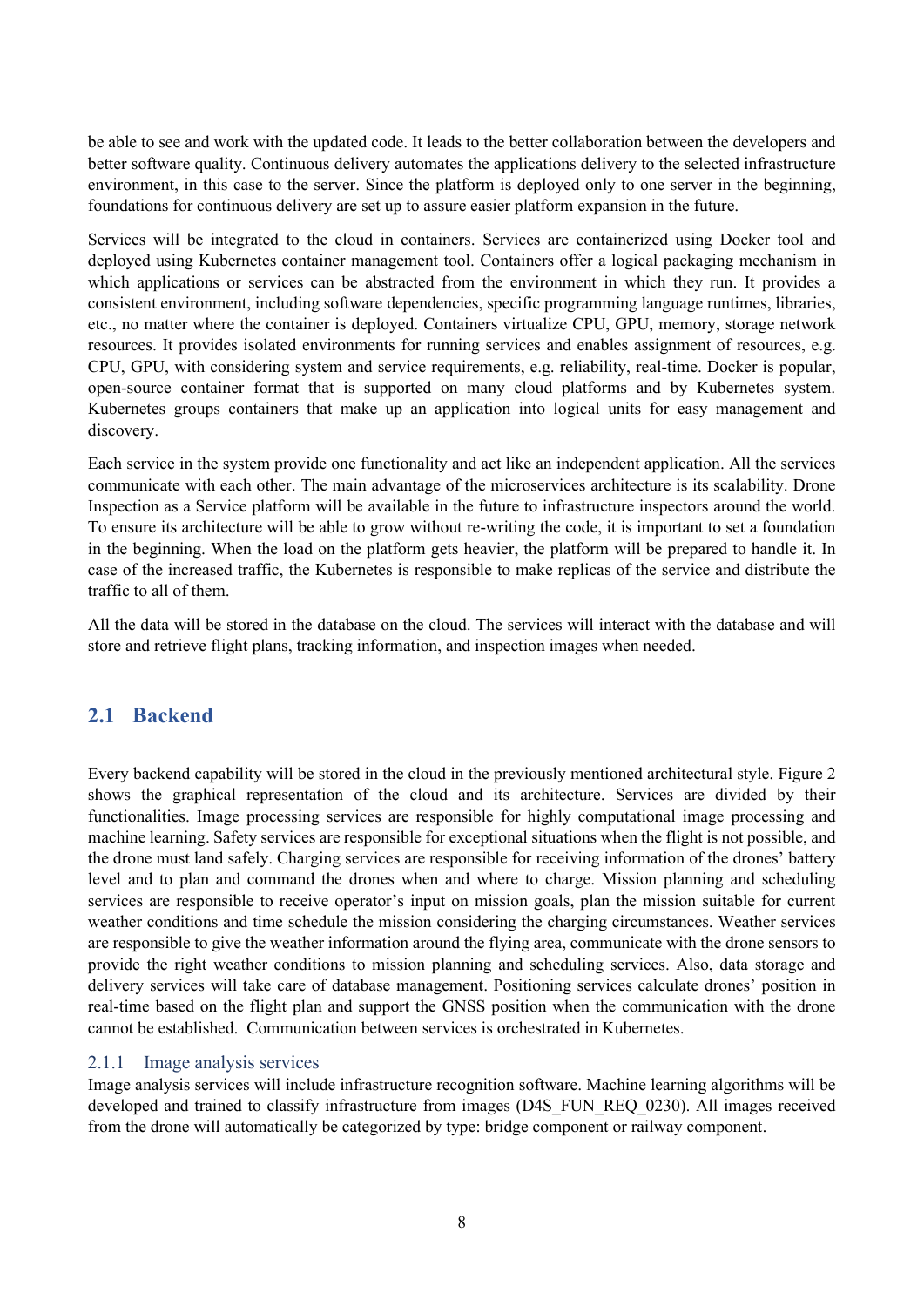Image analysis services will analyze images received from the drones, following requirements of the system. In order to develop precise inspection path plans, 3D model of the target infrastructure needs to be created (D4S\_FUN\_REQ\_0030). Such 3D model can be created as a geometric mesh of polygons and can be constructed based on a set of images taken from different perspectives by an inspection drone using Structure from Motion (SfM) method. SfM is a photogrammetric range imaging technique for estimating threedimensional structures from two-dimensional image sequences that may be coupled with local motion signals. However, the construction of such 3D models for a large-scale operation environment is computational and memory heavy and poorly fit with the constrained performance of the on-board computer of the drone. Therefore, a service on the cloud for generating the 3D mesh models will be designed and implemented based on WP4 results. After the 3D model of bridges, railways and railway overhead lines are created, detailed inspection path plan can be calculated by mission planning services.

#### <span id="page-8-0"></span>2.1.2 Weather services

Weather services will analyze the weather data from weather stations and determine if the flight area is safe for flying. Mission plan will adapt based on the weather information. (D4S\_FUN\_REQ\_0250)

#### <span id="page-8-1"></span>2.1.3 Safety services

Safety services will be monitoring the drones' safety and established connection with drones and between drones. It will report to the user interface the strength in connections and safety state. If the safety is jeopardized, the drones will be automatically put in a safety state (D4S\_FUN\_REQ\_0110). Depending on the situation, the safety state can mean putting the drones into the charging mode, hovering mode, or landing them to the ground. The drones should be able determine a safe landing zone using a depth camera and simple computer vision techniques.

#### <span id="page-8-2"></span>2.1.4 Charging services

Charging services receive near real time data about drones' battery level. They include time estimation until charging will be needed, identification of the charging spots, their availability and estimation of charging time until the drones are fully charged (D4S\_FUN\_REQ\_0390). While identifying the charging spot, services will take care to provide the information on overhead cables type (high-voltage or transmission lines/railway overhead lines) (D4S\_FUN\_REQ\_0140). The battery timing schedule is included in mission planning schedule meaning it will be automatically identified when the charging is needed and charging time will be included into the inspection mission time (D4S\_FUN\_REQ\_0130). Also, services provide a plan for docking to the charging spot. Swarm charging strategies (such as all drones in a swarm charge at the same time or swarms will continue with fewer drones) will be investigated in WP5 and supported by this service.

#### <span id="page-8-3"></span>2.1.5 Mission planning services

One of the services for mission planning is routing along the infrastructure. To reach the inspection target, drones will fly along corridors surrounding infrastructure. The service for routing along the power lines identifies power towers on the street map and saves their location into a tree structure as nodes. When starting and ending points are chosen on the map, the service identifies two nearest power towers and creates an optimal route between them by connecting the nodes from the tree structure.

There will be more inspection route planning services dependent on inspection needs. Quick bridge inspection service will provide the bridge fly-around route for determination of mayor faults and collection of images for recreation of the bridge's 3D model. The route will be planned in order for drones to capture images from multiple angles and points of view, so that 3D model recreation is facilitated (D4S\_FUN\_REQ\_0060). Detailed bridge inspection service will provide inspection route based on the 3D model of the bridge created by image analysis services. Additional services will take care of route planning for the railway tracks inspection. A quick inspection route will be based on map and satellite images. If necessary, after the data from this quick inspection has been analyzed and 3D models have been created, a detailed inspection path plan will be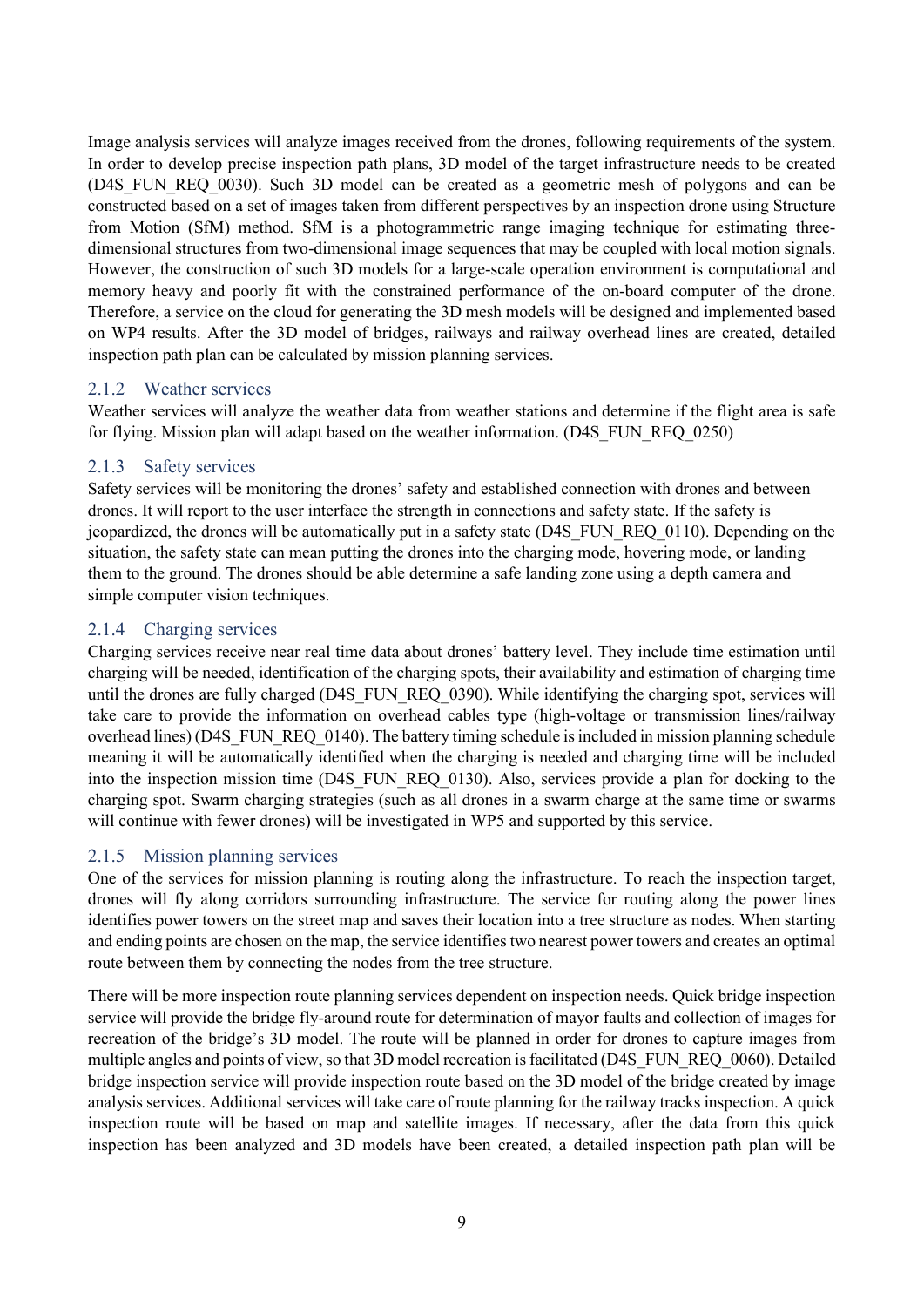developed. For every inspection target, the route is created using GPS coordinates saved as nodes in a tree structure. The nodes are extracted from the street map and the map is updated based on near real-time satellite images (D4S\_FUN\_REQ\_0240). More precise set of nodes are chosen based on infrastructure 3D models (D4S\_FUN\_REQ\_0190). The services will take into a consideration safety and flying regulations while planning the route (D4S\_FUN\_REQ\_0100). They should receive traffic data and trains' timetables in order to safely coordinate the mission. The drones will fly only in permitted areas and avoid no-fly zones such as airports, transformer stations, residential areas...

#### <span id="page-9-0"></span>2.1.6 Mission scheduling services

Scheduling services will provide the optimal order of visiting the nodes and time frame for mission completion. For scheduling a mission, the service receives a list of GPS coordinates that need to be inspected and finds an optimal visiting order for the given number of inspection drones. The services will be further developed to take into a consideration the charging plan and all environmental circumstances. Geographical limitations such as objects and obstacles will be taken into the consideration and permitted/restricted flight area will be defined (D4S\_FUN\_REQ\_0270). The flights will be planned according to flight authorization and procedures (D4S\_FUN\_REQ\_0290). Polygons on the map will be created for different flight requirements and restrictions and will be included in the path planning algorithm. The services will be able to recalculate the mission plan based on new circumstances that may occur during the flight (D4S\_FUN\_REQ\_0220).

#### <span id="page-9-1"></span>2.1.7 Positioning services

Positioning services calculate drone's position based on the previously planned mission and set parameters. Services also estimate uncertainties from the real position (D4S\_FUN\_REQ\_0310). We should be able to visualize and update the drones' location on the map in near real time. Since the drones cannot report to the cloud each second, this calculation will be used to estimate drones' real position. Every time the drone reports to the cloud, the real location is updated. Services will also receive drones' real pose and velocity. If the difference between the drone's real position and calculated position is severe, the services will send and alert to the web interface (D4S\_FUN\_REQ\_0380).

#### <span id="page-9-2"></span>2.1.8 Data storage and delivery services

Data storage and delivery services will take care of virtual asset management. Services will receive telemetry data from drones' sensors and store it in suitable format. PostGIS will be used to store spatial data. PostGIS is spatial database extender for PostgreSQL object-relational database. Should the need for a more scalable data storage, processing, and delivery service arise, we could work towards integration with a lambada architecture consisting of e.g. Storm, Hadoop, and Druid. Also, when demanded, the services will retrieve flight plans, tracking information, and inspection images from the database and deliver to the user interface, to image analysis services or to any other service requesting. The services will take care of data formatting.

### <span id="page-9-3"></span>**2.2 Frontend**

Frontend will be based on the web user interface showing map and all the mission planning capabilities. Figure 2 shows the graphical representation of the web interface and its communication with the cloud. Web user interface is an ideal solution because it allows the operator to access the platform from anywhere in web browser, using any device connected to the internet. The interface will have role-based access to distinctive features. The roles will differ by user's ability to interact with the system. Only high-privileged roles will be able to control the system while low-privileged roles will have the ability only to monitor the system's state. (D4S\_SEC\_REQ\_0710) The operator will be able to choose the type of the infrastructure to inspect, inspection type and select targets on the map. Also, it is possible to decide how many drones will participate in the mission. The operator will be able to command the drones to fly to the certain position or submit, change, and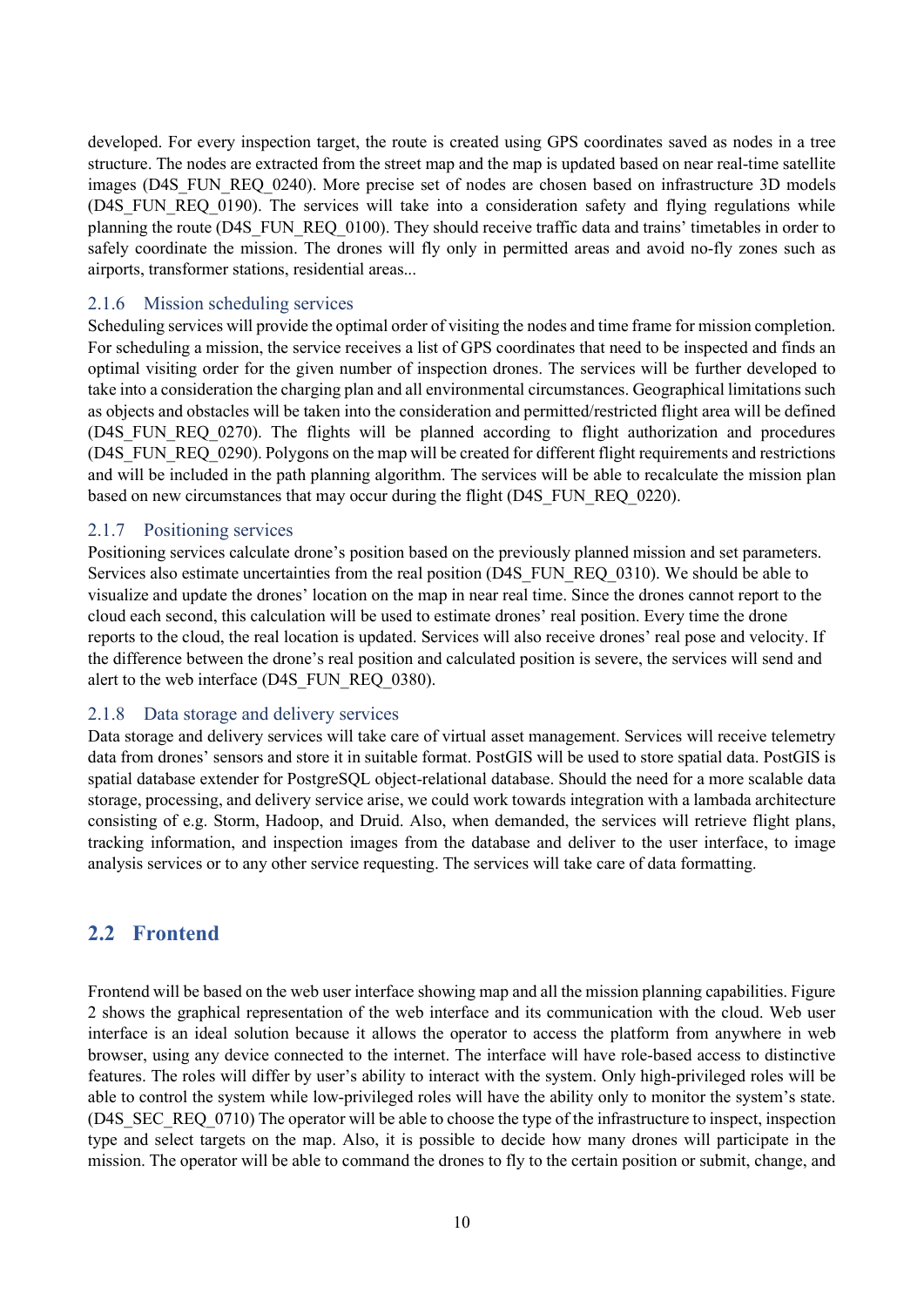remove the flight plan. The interface will show if the submitted plan is feasible (D4S\_FUN\_REQ\_0260). If the mission with chosen targets is not feasible, the operator will receive an alert about possible conflicts (D4S\_FUN\_REQ\_0360) and suggestion for conflict resolution (D4S\_FUN\_REQ\_0370).

After setting up the mission requirements, the drones will automatically take-off, inspect the infrastructure, recharge when needed and land (D4S\_FUN\_REQ\_0200). In case of the emergency, the safety service will provide all the information through the web user interface and the operator will be able to react if needed (D4S FUN REO 0340). For example, an emergency could be when the strong wind is blowing and taking the drone out of the predetermined path. The system will detect the difference between the drone's real position and planed position and send an alert to the user interface (D4S\_FUN\_REQ\_0380). The operator will then be able to decide the course of actions depending on the situation.

The interface serves also for mission visualisation, monitoring and supervision (D4S\_FUN\_REQ\_0010). It will be able to show the drones' flight simulation, velocity, and position on the map in real-time (D4S\_FUN\_REQ\_0300, D4S\_FUN\_REQ\_0320). Also, it will receive a real-time information about air traffic and visualise on the map if there is another flying vehicle around (D4S\_FUN\_REQ\_0330). The operator will be able to see and track the drones' position (latitude, longitude, and altitude) and distance from the given reference (D4S\_FUN\_REQ\_0120). Each drone will be recognizable under the unique identifier and the operator will be able to see the planned mission for individual drone (D4S\_FUN\_REQ\_0280). The interface will show the mission schedule with planed mission time and time to go until the end of the mission. The operator will see information based on the drones' sensors readings. The battery level of the drones will be visible. Through the interface, the operator will receive data and metadata on detected defects on the infrastructure in near real-time (D4S\_FUN\_REQ\_0090). Also, it will be possible to monitor the weather on the inspection site.

After the mission, the operator will be able to see the flight history (flight plans, tracking information and other operational data) (D4S\_FUN\_REQ\_0350), and browse the data acquired during the inspection through the web user interface (D4S\_FUN\_REQ\_0210).



*Figure 2 Cloud software architecture and web interface (frontend) communication*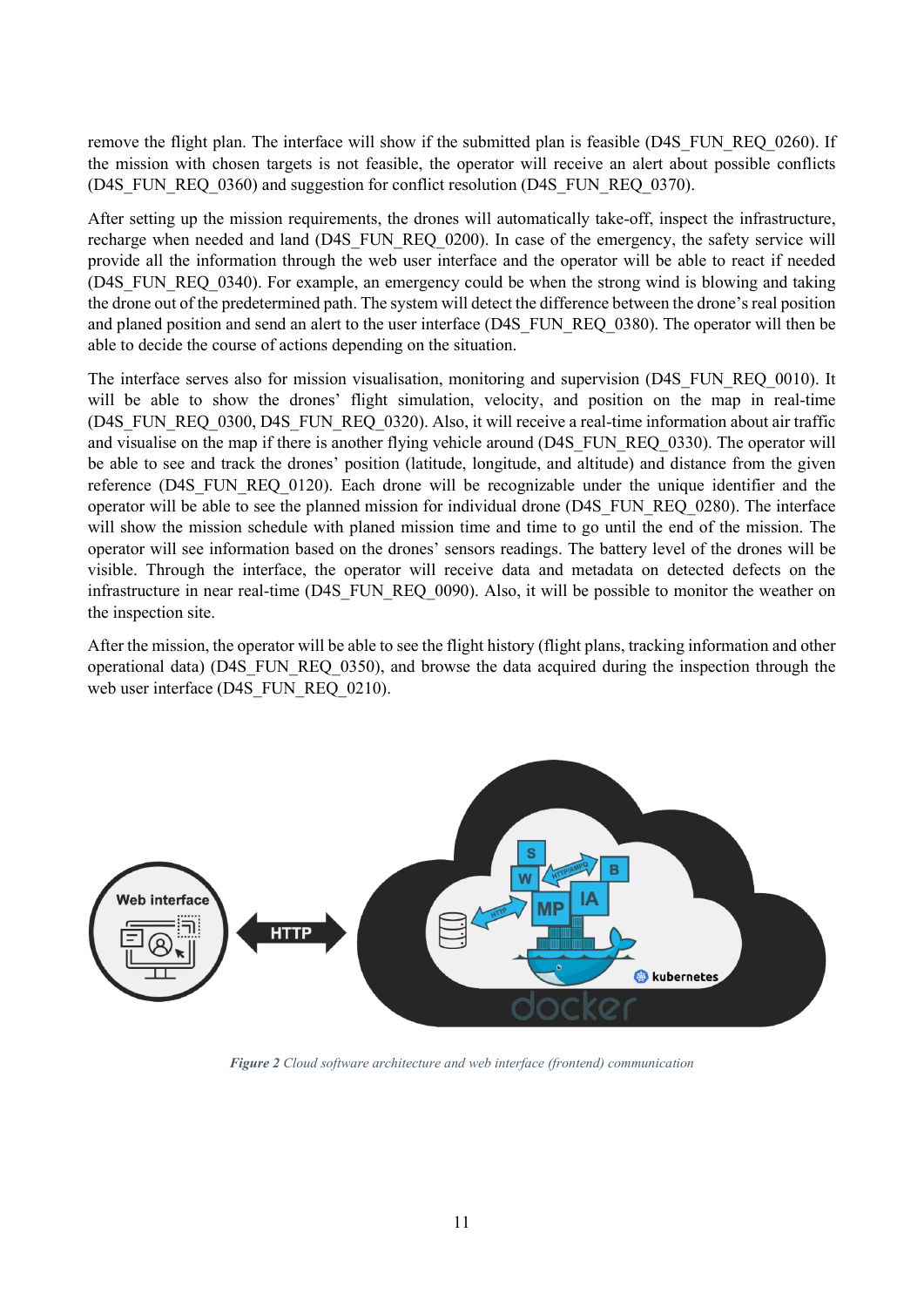## <span id="page-11-0"></span>**3 Drone swarm Software Architecture**

A swarm of drones will be available for inspection. The operator will be able to choose how many drones should participate in the mission. This section describes software deployed on the drones. Further specification and tests are part of the WP5.

Drones will have PX4 autopilot software on board and the software will take care of drones' low-level control. PX4 is an open-source flight control software for drones and other unmanned vehicles. The software provides a flexible set of tools for drone developers to share technologies to create tailored solutions for drone applications. PX4 provides a standard to deliver drone hardware support and software stack, allowing an ecosystem to build and maintain hardware and software in a scalable way. Autopilot software controls the drone's actuators and provides the right inputs to the actuators in order to reach the desired destination. The desired destination is calculated in the cloud's mission planning services. The mission planning on the cloud is based on maps, satellite images and 3D models, but it still does not provide a completely safe flight plan.

In order to execute a safe flight, the drone must be aware of its surroundings in real-time. The local path planning software for mission plan adaptations on-board is a solution. It will use sensor data and images from the camera to make sure the flying path is safe. ROS middleware platform will be deployed on the on-board computer. Image processing for infrastructure faults detection will be deployed on-board. Figure 4 shows drone software architecture and its communication with the cloud.

## <span id="page-11-1"></span>**3.1 Fault detection software**

The main fault detection system is part of WP4. In addition to this, we also plan to investigate an on-board fault detection system with ROS nodes to perform different tasks. Based on supervised and unsupervised DL models, ROS nodes will perform following tasks:

- Running real-time on-board autonomous DL algorithm
- Detects the faults in different components
- Extract the image based on the faults and components
- Running unsupervised DL model for anomaly detection based on Variational Auto Encoders
- Running AANs for image feature extraction (D4S\_TNA\_REQ\_0590)
- These features will be based on depth, viewpoints, camera position etc for 3D map generation.
- Detect the damages to electric traction overhead contact lines infrastructure (D4S\_FUN\_REQ\_0040). These damages will be trained as positive classes (WP4-supervised DL method). Track deformation (depends on available dataset and can be performed with anomaly detection techniques). Obstacle avoidance (any know avoidable obstacles, so supervised DL will be used for known classes).
- Save the images in folder to root directory.

Then a communication algorithm (it can be a ROS node or built into the fault detection algorithm) between single board device (SBD) and cloud server will transfer images based detected components to the cloud database.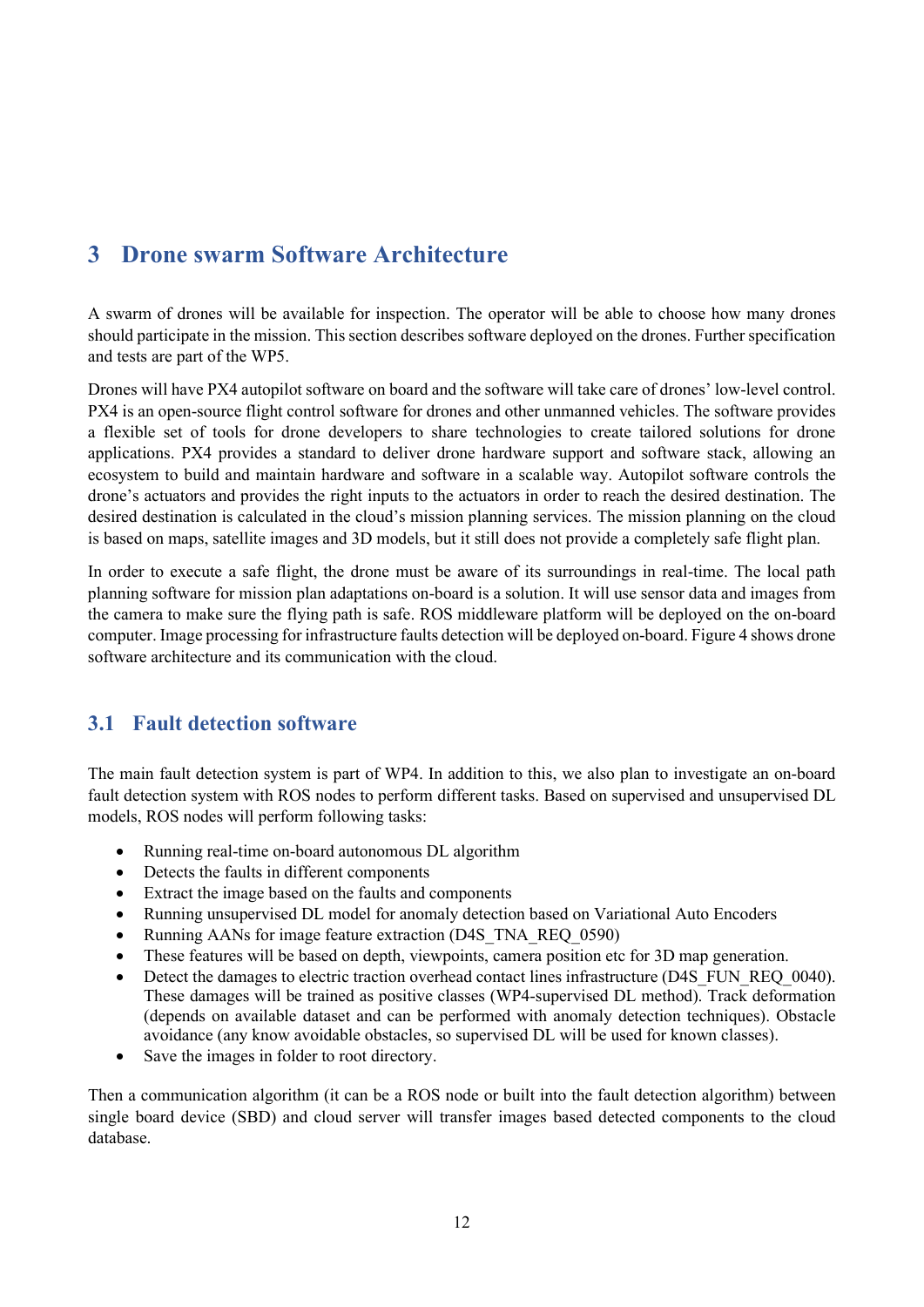## <span id="page-12-0"></span>**3.1.1 Supervised DL Framework**

On-board fault detection software will be developed in order to automatically recognize faults on bridge and railway infrastructure (D4S\_FUN\_REQ\_0020, D4S\_FUN\_REQ\_0080). Deep learning methods will be used in the process (D4S\_TNA\_REQ\_0570). Hardware choice for fault detection software deployment highly impacts the software's performance. The software will be developed and tested under the WP4.

Building and running a DL faults detection algorithm depends on following main steps.

- Collection, pre analysis and labelling of dataset (For now, labelling is being performed manually but in future, we will build an autonomous algorithm for auto-labelling)
- Application of DL algorithm for training, testing and Evaluation in terms of accuracy (for this step, we are using Supercomputer GPU server (for instance Nvidia-Telsa v100)).
- Selection of suitable SBDs for running the inference in real-time on board of the UAV (on-board running the DL model: CUDA enabled SBD can run DL algorithm more efficiently up to 15-20 FPS)

We plan to base the object and fault detection on YOLOv4, which is expected to provide high accuracy (D4S PER REQ 0410) and comes with the possibility to optimize the network for inference on sufficiently computationally strong SBDs. The YOLOv4 model can detect up to 80 different classes per frame (D4S PER REO 0420). Figure 3 shows a suggestion of a possible overall structure of our DL based fault detection model.



*Figure 3 Overall structure of DL based fault detection model*

#### <span id="page-12-1"></span>**3.1.2 Unsupervised ML Framework**

During inspection for faults detection, drones will also perform anomaly detection by using variational autoencoders (D4S\_TNA\_REQ\_0610) and/or Generative Adversarial Networks (D4S\_TNA\_REQ\_600). Choosing one model from these unsupervised ML model is based on available dataset. GANs performs better as compared to VAEs but it requires a lot of data and tuning. We can use VAE-GAN a hybrid model which improve sample quality, diversity, stability, and representation learning e.g. Adversarial Autoencoder (AAE). AAE performs better in semi-supervised classification, disentangling style and content of images, unsupervised clustering, dimensionality reduction and data visualization. The software will be developed and tested under the WP4.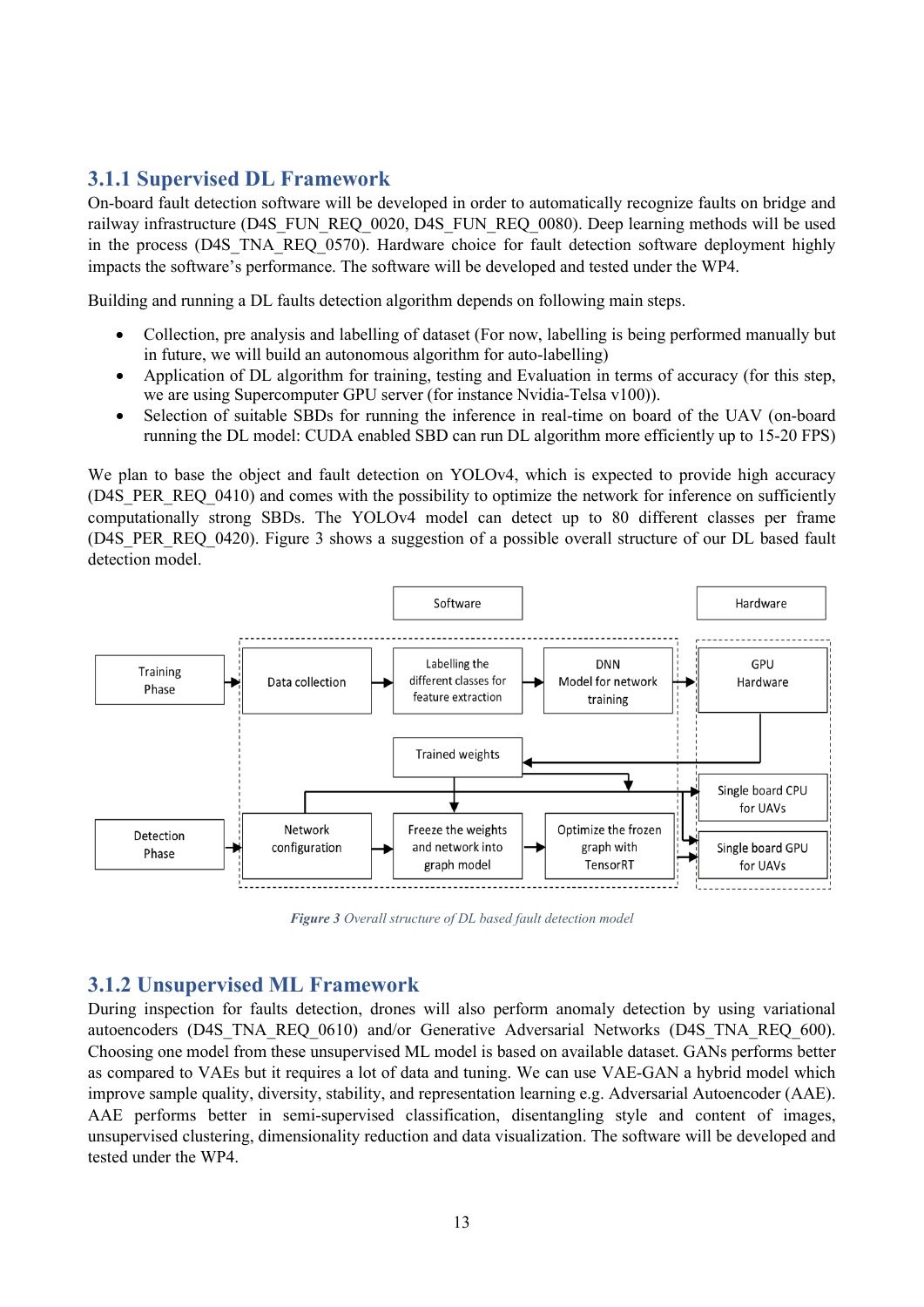### <span id="page-13-0"></span>**3.2 Robot operating system (ROS/ROS2)**

The Robot Operating System (ROS) is a flexible, open source framework for writing robot software. It is a collection of tools, libraries, and conventions that aim to simplify the task of creating complex and robust robot behavior across a wide variety of robotic platforms. ROS runs on Linux and provides communication solution between distributed nodes via the anonymous publish/subscribe mechanism. It will be deployed on the drones and software for drones' navigation and localization should be developed. Also, the drones should be able to detect unexpected obstacles in real-time and avoid them (D4S\_FUN\_REQ\_0160). ROS nodes will receive instructions from Mission planning services and will send position and orientation information back to the cloud. ROS2 solutions will be implemented as the software evolves. For communication between ROS on the drone and low-level autopilot PX4, mavros ROS package will be used. It enables communication using MAVLink protocol and can be used to communicate with any MAVLink enabled autopilot. For ROS2 communication with PX4 there is a PX4-FastRTPS bridge.



*Figure 4 Drone software architecture and cloud communication*

## <span id="page-13-1"></span>**4 Communication Network Design**

While designing a communication network there are more than a few challenges. To achieve autonomous flying, extraordinary software algorithms and control solutions have to be developed. Also, without stable communication, messages could not be transmitted. For that reason, it is crucial to develop a communication network ready to support challenges of autonomous inspection. On the cloud, services must have a reliable way of communication between them and with database. User interacts with the system through the web interface, so communication between the web interface and services is established. Services also need established connection with drones in order to send instructions and receive data (D4S\_FUN\_REQ\_0170).

Depending on the nature of each service, they use synchronous or asynchronous messaging protocol for communication. HTTP is a synchronous protocol. The client sends a request and waits for a response from the